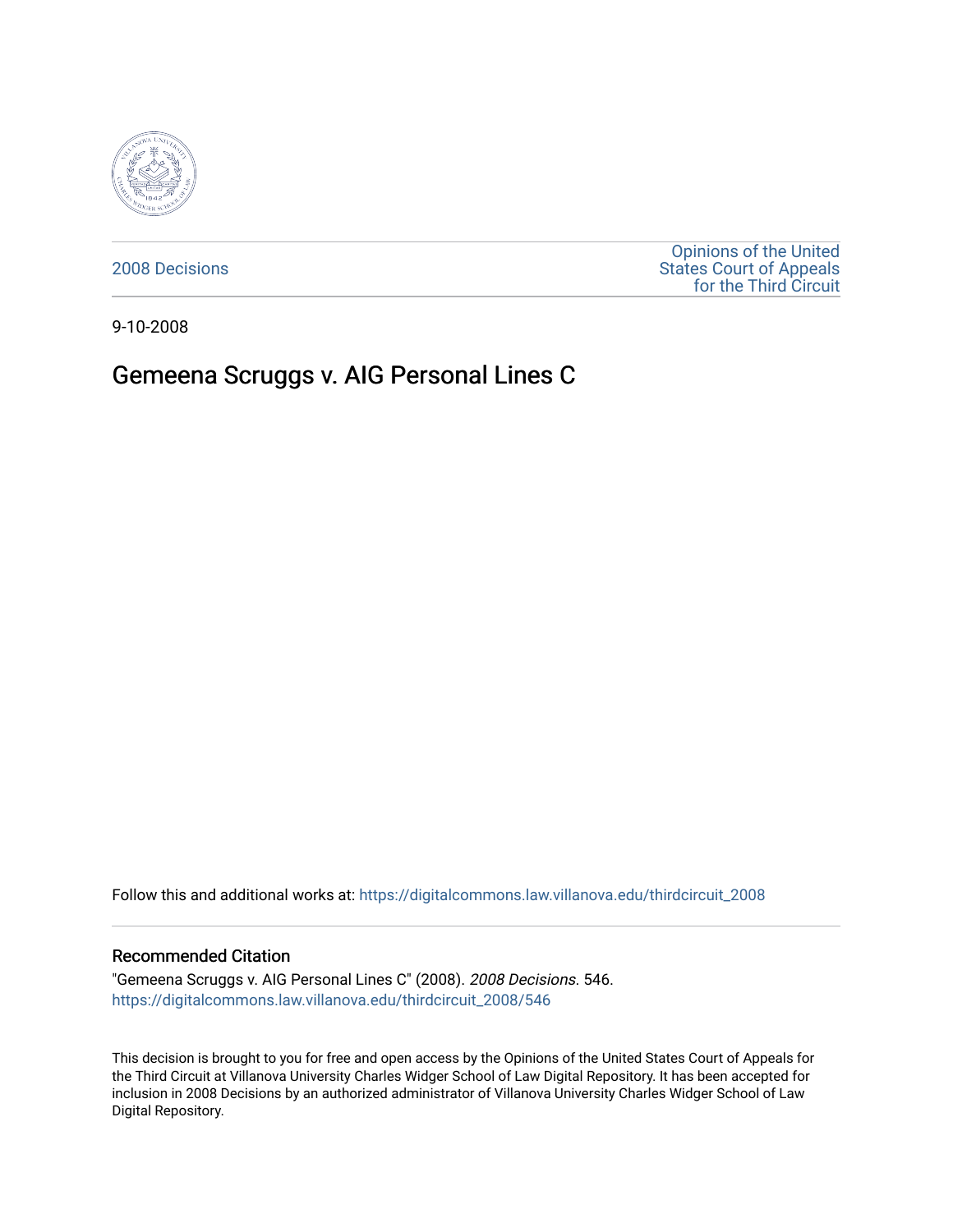## **NOT PRECEDENTIAL**

## UNITED STATES COURT OF APPEALS FOR THE THIRD CIRCUIT

\_\_\_\_\_\_\_\_\_\_\_

No. 08-2071

GEMEENA SCRUGGS,

Appellant

v.

AIG PERSONAL LINES CLAIMS \_\_\_\_\_\_\_\_\_\_\_\_\_\_\_\_\_\_\_\_\_\_\_\_\_\_\_\_\_\_\_\_\_\_\_\_

On Appeal from the United States District Court for the Eastern District of Pennsylvania (D.C. Civil Action No. 08-cv-01481) District Judge: Honorable Cynthia M. Rufe

\_\_\_\_\_\_\_\_\_\_\_\_\_\_\_\_\_\_\_\_\_\_\_\_\_\_\_\_\_\_\_\_\_\_\_\_

Submitted Pursuant to Third Circuit LAR 34.1(a) September 10, 2008

Before: AMBRO, FUENTES and FISHER, Circuit Judges

(Filed: September 10, 2008) \_\_\_\_\_\_\_\_\_\_\_

OPINION

PER CURIAM

On March 27, 2008, pro se appellant, Gemeena Scruggs, submitted a complaint to

the United States District Court for the Eastern District of Pennsylvania, wherein she

apparently sought to pursue a claim against the AIG National Insurance Company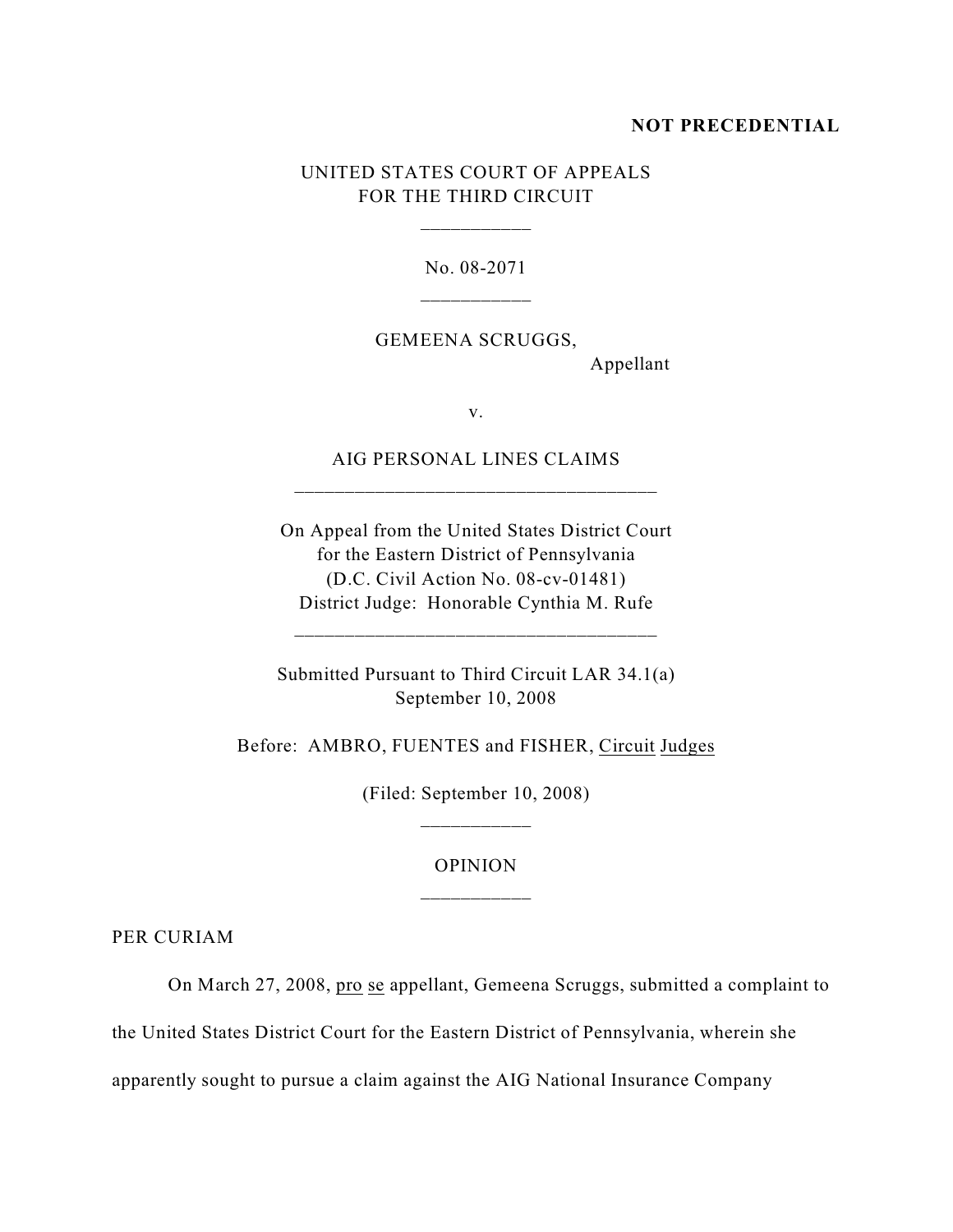(identified as AIG Personal Lines Claims by Scruggs) for property damage she sustained as a result of a motor vehicle accident that occurred on April 27, 2006. In an order entered on April 2, 2008, the District Court granted Scruggs leave to proceed with the action in forma pauperis and dismissed the complaint as a result of Scruggs' failure to satisfy the jurisdictional requirements to bring a diversity action under 28 U.S.C. § 1332(a)(1). In support of its decision, the District Court noted that Scruggs failed to allege damages in excess of \$75,000, and that she listed a Pennsylvania address for both herself and AIG National Insurance Company. This timely appeal followed.

We have jurisdiction pursuant to 28 U.S.C. § 1291, and exercise plenary review over a District Court's dismissal for lack of subject matter jurisdiction. See Bakhtriger v. Elwood, 360 F.3d 414, 417 (3d Cir. 2004). We will affirm the District Court's order of dismissal with very little discussion. Section § 1332(a) provides that "[t]he district courts shall have original jurisdiction of all civil actions where the matter in controversy exceeds the sum or value of \$75,000, exclusive of interest and costs," and is between "citizens of different States." § 1332(a)(1). Scruggs pleads in her complaint an amount in controversy of \$15,000 and concedes that all parties are from Pennsylvania. Accordingly, the District Court acted properly in dismissing the complaint for lack of jurisdiction. Finally, we conclude that the District Court did not err by failing to first afford Scruggs the opportunity to amend her complaint since such an act would surely have been an

2